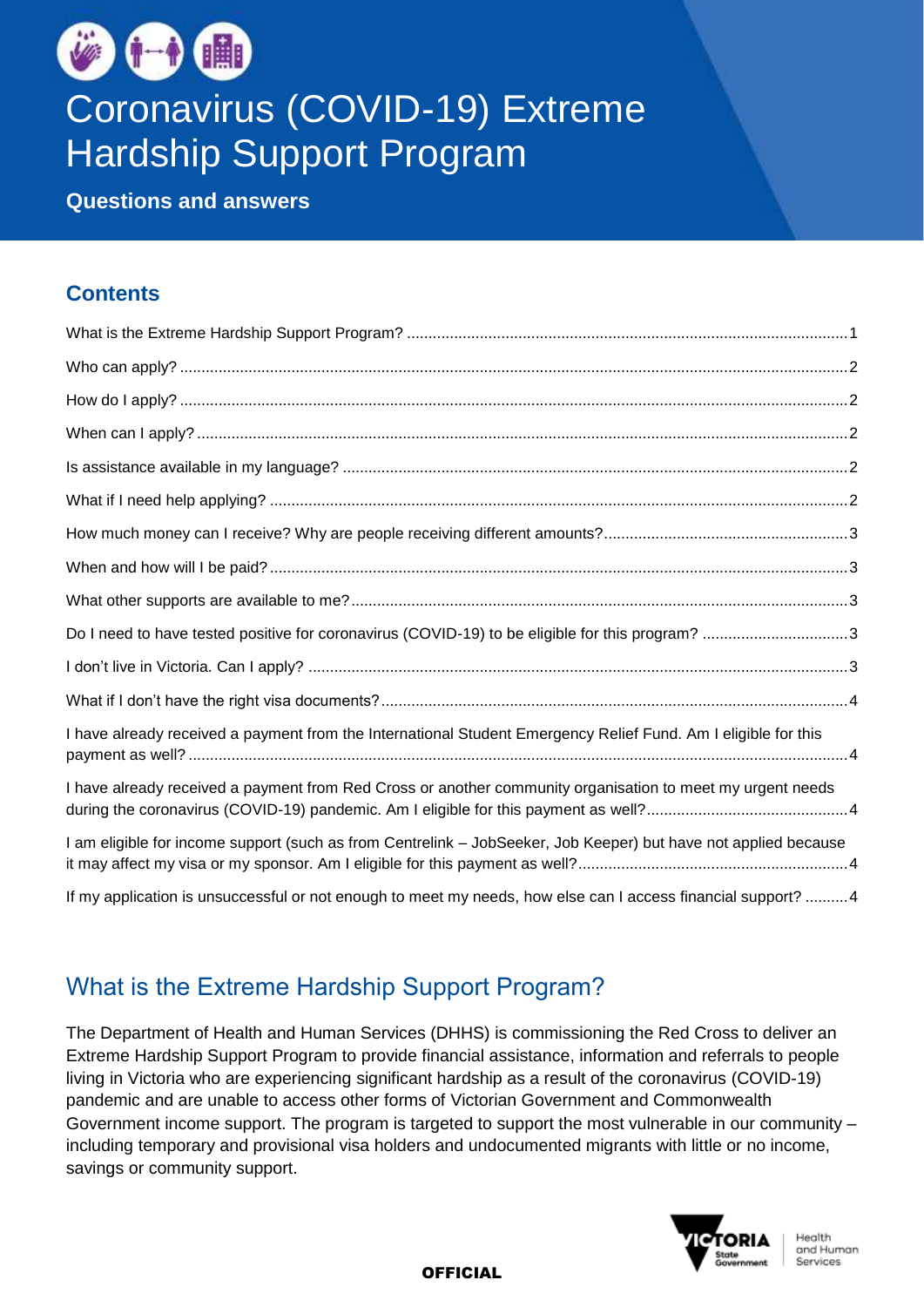In addition to the work of the Red Cross, the Brotherhood of St Laurence will support community organisations to identify and support eligible people to apply.

## <span id="page-1-0"></span>Who can apply?

To apply, you must:

- □ live in Victoria, and
- ☐ be unable to access Commonwealth income support (such as JobKeeper or JobSeeker) or the Victorian International Student Emergency Relief Fund, and
- $\Box$  have zero or very limited income, savings or community support, and
- ☐ be a temporary or provisional visa holder, or an undocumented migrant.

## <span id="page-1-1"></span>How do I apply?

To apply for emergency financial assistance go to the [Red Cross website](https://www.redcross.org.au/vicrelief) /www.redcross.org.au/vicrelief. You will need your passport and bank statements showing transactions for the last three months.

#### <span id="page-1-2"></span>When can I apply?

Applications can be made from Monday 13 July via the [Red Cross website](https://www.redcross.org.au/vicrelief) at www.redcross.org.au/vicrelief.

Currently, there is no closing date for submitting an application. It is anticipated that the program will be operating until December 2020.

#### <span id="page-1-3"></span>Is assistance available in my language?

Yes. Through the portal you can request the Red Cross call you back with an interpreter in any language.

The website will soon include information in Farsi, Malay, Nepali, simplified Chinese, Spanish, Tamil, Urdu and Vietnamese.

#### <span id="page-1-4"></span>What if I need help applying?

When you start your application on the Red Cross website, you can enter your contact details and request that someone from Red Cross call you to help with your application. You can request that they call you back with an interpreter in your language.

Some community organisations are also happy to assist with the application process.

Applying for assistance is free. You should not pay an agency to help you complete the application.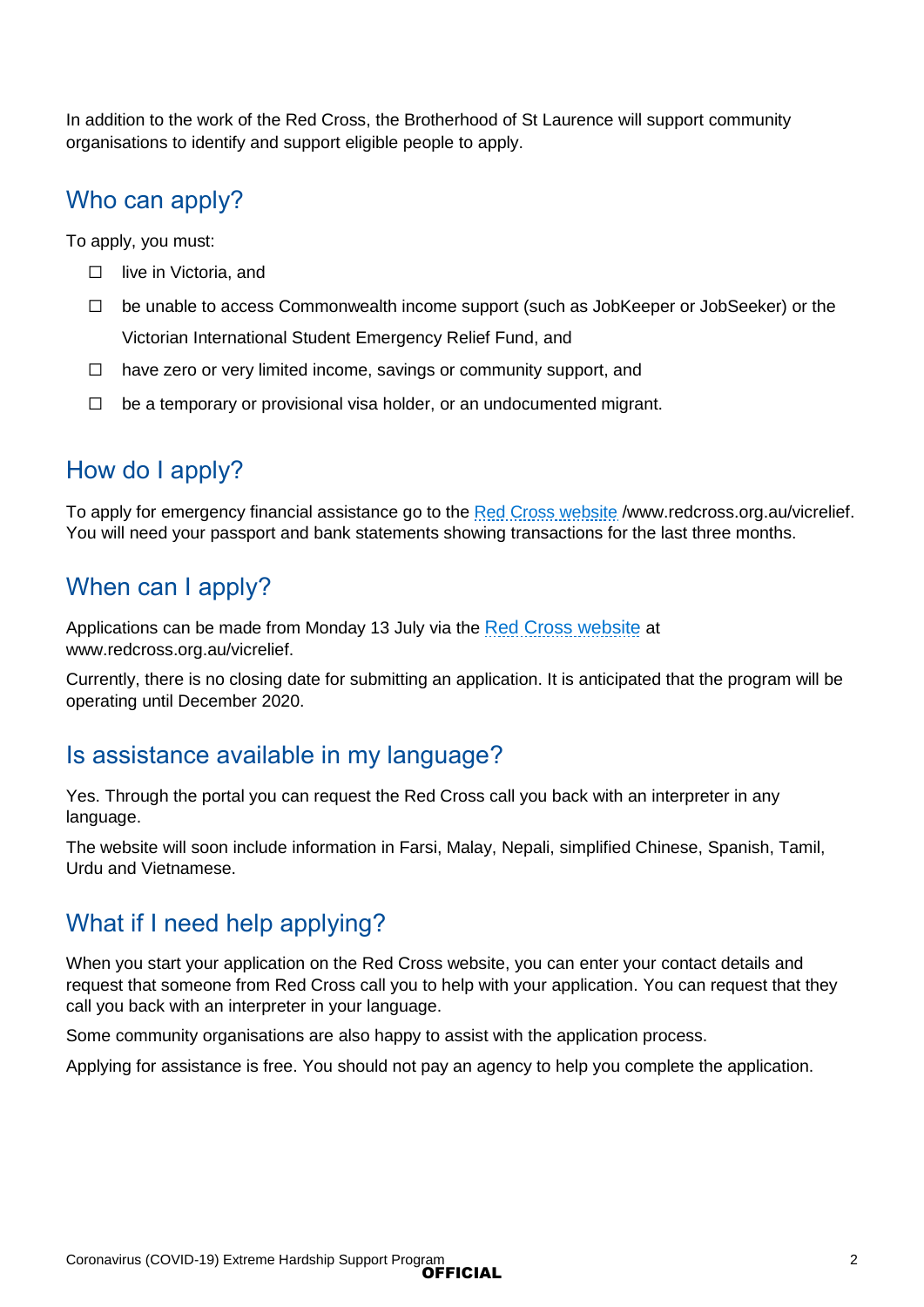# <span id="page-2-0"></span>How much money can I receive? Why are people receiving different amounts?

A single person may receive up to \$400. Families may receive more, based on the number of people in the family or individual circumstances.

You may be able to apply for an additional payment after two months if you are still experiencing financial hardship.

#### <span id="page-2-1"></span>When and how will I be paid?

If you are eligible for the program and complete your application correctly, you will receive a payment into your bank account within five days.

Payments may take longer if the application is not completed correctly. Red Cross will contact you if they need more information to process your application

If you do not have a bank account, Red Cross will talk to you about an alternative way to receive financial assistance.

#### <span id="page-2-2"></span>What other supports are available to me?

People on temporary and provisional visas and undocumented migrants can access a range of health and wellbeing supports during the coronavirus (COVID-19) pandemic.

This includes free [coronavirus \(COVID-19\) testing](https://www.dhhs.vic.gov.au/getting-tested-coronavirus-covid-19) and treatment <https://www.dhhs.vic.gov.au/gettingtested-coronavirus-covid-19>, even if you do not have a Medicare card.

Other support includes help with rental hardship, family violence, and mental health support. For a full list of current support options available go to the [Red Cross website](https://www.redcross.org.au/vicrelief) at www.redcross.org.au/vicrelief.

#### <span id="page-2-3"></span>Do I need to have tested positive for coronavirus (COVID-19) to be eligible for this program?

No. Emergency financial assistance is available for people experiencing financial hardship as a result of the coronavirus (COVID-19) pandemic. For example, this could be because you have lost your job.

There is a separate payment available for Victorian workers who, as of 20 June 2020, have been instructed by the Department of Health and Human Services to self-isolate or quarantine at home because they are either diagnosed with coronavirus (COVID-19) or are a close contact of a confirmed case. Please visit the [DHHS website](https://www.dhhs.vic.gov.au/covid-19-worker-support-payment) at www.dhhs.vic.gov.au/covid-19-worker-support-payment to find out more about this separate payment.

## <span id="page-2-4"></span>I don't live in Victoria. Can I apply?

No. This program is only for people living in Victoria.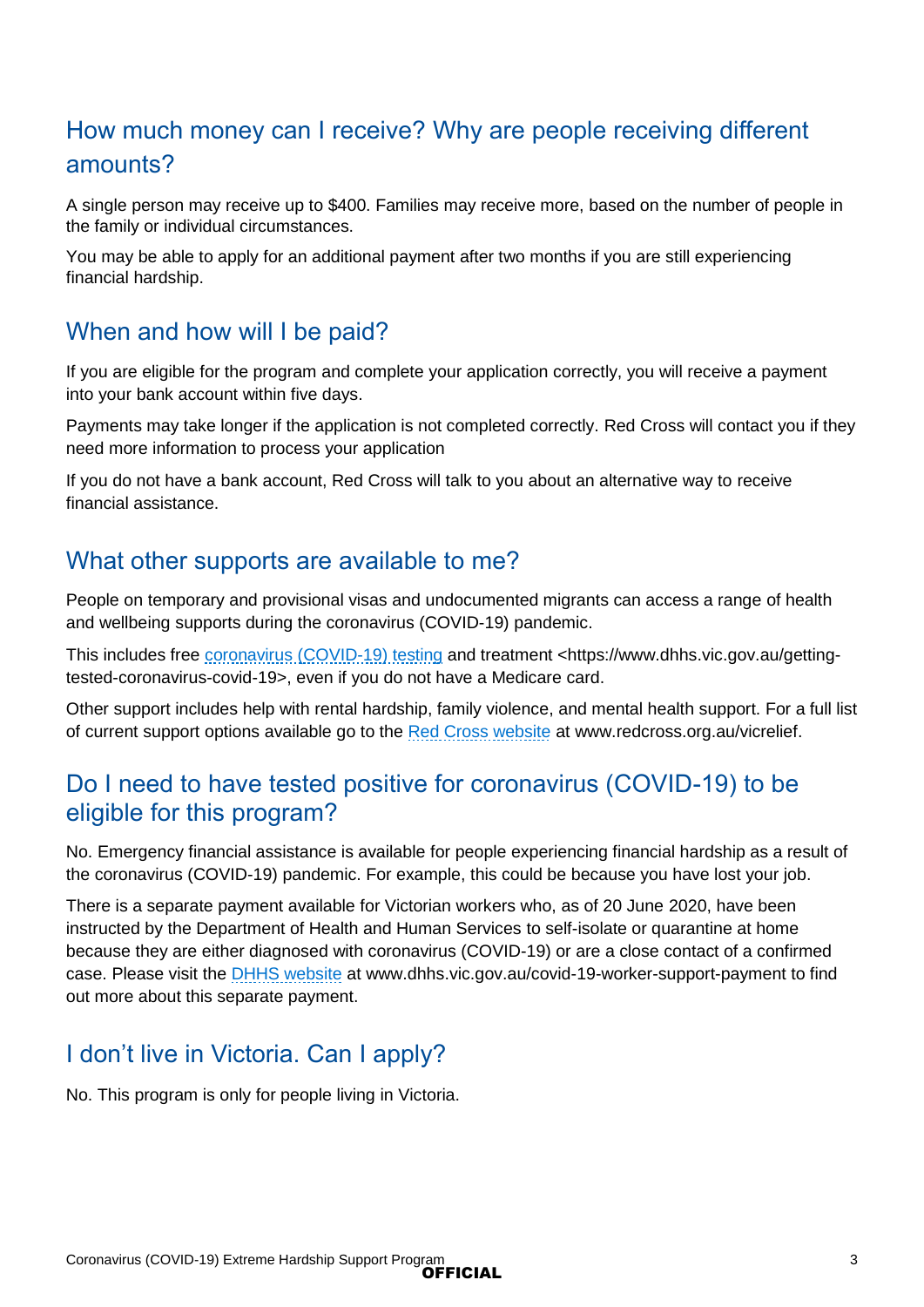### <span id="page-3-0"></span>What if I don't have the right visa documents?

This program is aimed at supporting people living on a range of temporary and provisional visas, including people with expired visas If you do not have the right visa documents, Red Cross will talk with you confidentially about other ways to prove your eligibility. Red Cross does not report to government on an individual's visa circumstances.

#### <span id="page-3-1"></span>I have already received a payment from the International Student Emergency Relief Fund. Am I eligible for this payment as well?

No, at this stage you are not eligible for this payment if you have received a payment from the [International Student Emergency Relief Fund](https://www.studymelbourne.vic.gov.au/news-updates/international-student-emergency-relief-fund) <https://www.studymelbourne.vic.gov.au/newsupdates/international-student-emergency-relief-fund>. This program is prioritising people who were not able to access support through the International Student Emergency Relief Fund.

#### <span id="page-3-2"></span>I have already received a payment from Red Cross or another community organisation to meet my urgent needs during the coronavirus (COVID-19) pandemic. Am I eligible for this payment as well?

Yes, you can apply for additional assistance through this program.

#### <span id="page-3-3"></span>I am eligible for income support (such as from Centrelink – JobSeeker, Job Keeper) but have not applied because it may affect my visa or my sponsor. Am I eligible for this payment as well?

No, this program is for people who are not eligible to access any other form of income support. This includes JobSeeker, JobKeeper, other Services Australia payments, and Status Resolution Support Services payments.

# <span id="page-3-4"></span>If my application is unsuccessful or not enough to meet my needs, how else can I access financial support?

The [Red Cross website](https://www.redcross.org.au/vicrelief) <https://www.redcross.org.au/vicrelief> also provides information about other supports available to people living in Victoria on temporary visas.